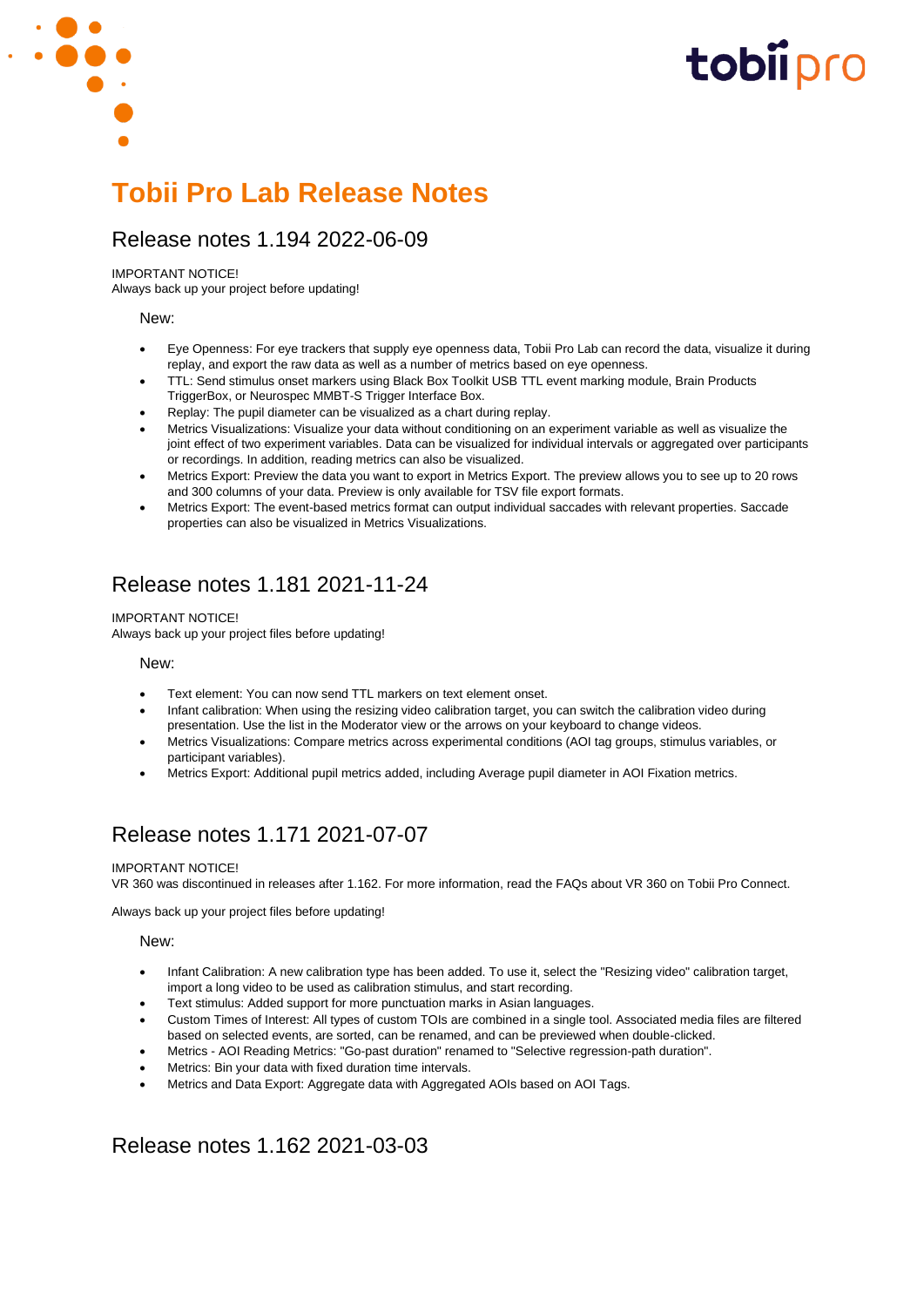#### IMPORTANT NOTICE!

VR360 will be discontinued in releases after 1.162. This is the last version to support the VR360 project type. For more information, please refer to Tobii Pro Support connect portal FAQ on VR360.

Always back up your project files before updating!

#### New:

- Project Overview: Recording resolution is displayed
- Calibration: New simplified calibration and validation result window.
- Design: Ability to adjust the "Data loss reset" for the Advance on Gaze property to avoid resetting of the gaze trigger calculation in case of data loss.
- Design Instruction element: Now replaced with Text element.
- Design Text element: Use the Text element if you need to present text to your participant. You can preview the boundaries used for Automatic AOIs.
- AOI Tool Text element: Automatic AOIs can be generated or removed by character, word, and sentence level.
- Metrics Text element: Use the AOI reading metrics available in the AOI-based TSV file Export format to start analyzing data from Automatic AOIs.
- Metrics Data selection: Select by tag to get exported metrics for the associated tagged AOIs only.
- Metrics: Updated AOI Click metrics both click as well as click and release metrics are now available.
- Custom TOI: Mapped gaze data can be selected to create custom TOIs in all project types, allowing you to fine tune your temporal selection of data.
- Custom Web TOI: Screenshots are sorted and marked with an icon based on their origin automatic, manual, or imported.
- Custom Web TOI: Screenshots resolution is displayed.

#### Note:

Only western languages are fully supported by the Text element.

# Release notes 1.152 2020-10-15

Always back up your project files before updating!

#### New:

- Glasses Project: Import accelerometer, gyroscope and magnetometer data together with your Tobii Pro Glasses 3 recordings and export them in Data Export. Only available for recordings made with Pro Glasses 3 firmware versions newer than 1.10.
- Design: Ability to adjust the "Data loss reset" for the Advance on Gaze property to avoid resetting of the gaze trigger calculation in case of data loss.
- Screen-based eye tracker calibration: Store up to five calibrations per participant so you can pick the best one during calibration.
- Web stimulus: Import externally captured screenshots to your Custom Web TOIs and use them as background.
- Metrics: New Event-based export format for fixation metrics.
- Metrics: Select metadata in the new General section to include them in the export (e.g. Participant variables, AOI Tags, etc).

## Release notes 1.145 2020-07-08

Always back up your project files before updating!

#### New:

- Glasses Project: Import recordings made with Tobii Pro Glasses 3.
- Project: Right-click to rename or remove projects from the list of existing projects.
- Design: Use the "Advance on gaze" option to trigger a transition when participants look at a trigger zone.
- Design: Double-click the stimulus card to open the stimulus editor and edit the trigger zone.
- Design: Set your desired presentation screen resolution to ensure correct stimuli presentation.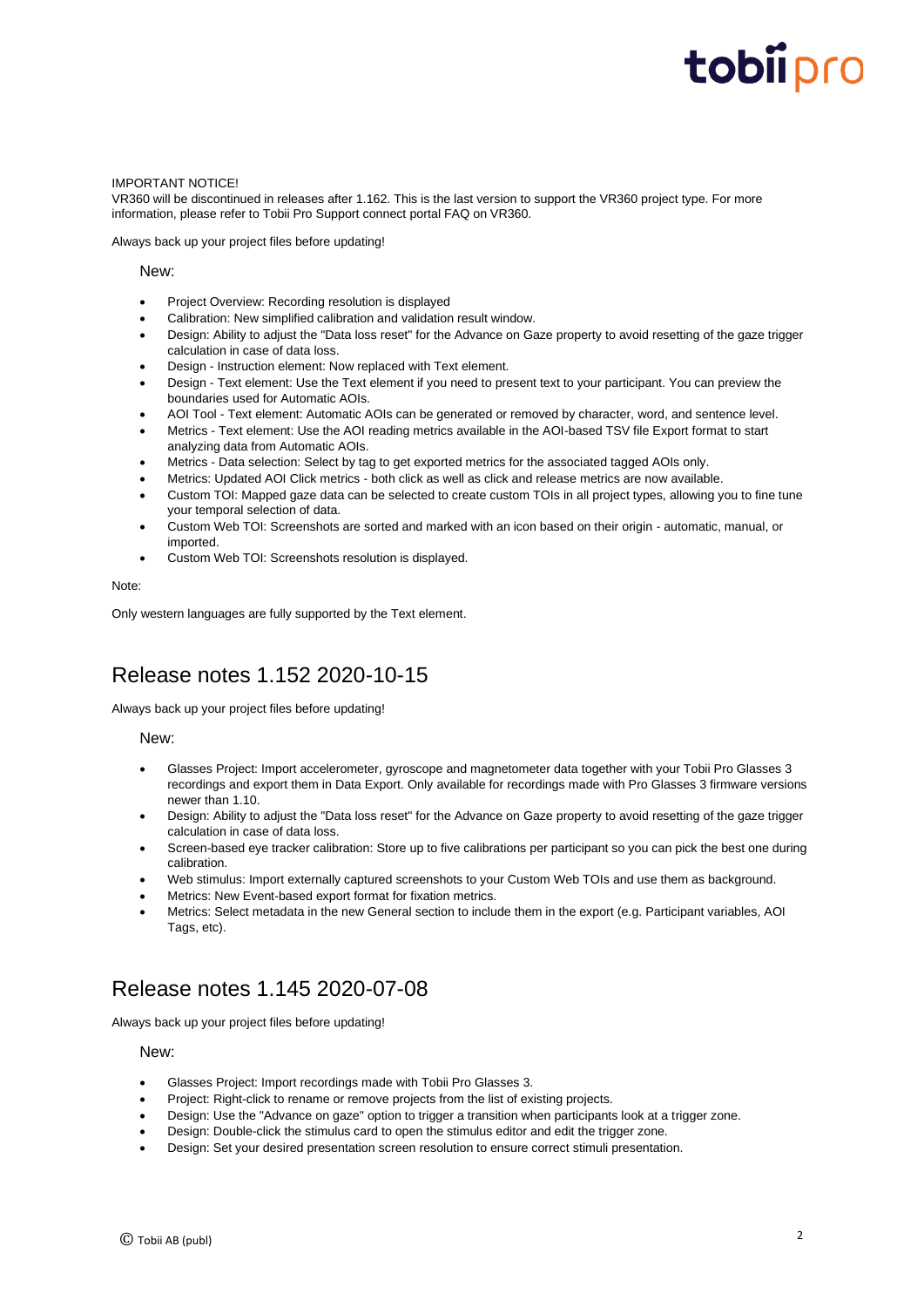- Record: Ensure that your presentation screen scaling is set to 100% before starting recordings.
- Record: Pilot your experiment with the mouse tracker at 60Hz or 250Hz.
- Replay: Use the calibration icon in Replay to hide or show the calibration part of the recording.
- Metrics: New AOI based export format.
- Web: Screenshot capture is enabled for web pages with smooth scrolling.

## Release notes 1.142 2020-05-27

Always back up your project files before updating!

#### New:

- Metrics: The Metrics and Data exports are significantly faster than in previous version.
- Metrics: Collapsible sections and a Select All option have been added.
- Project: Added option to back up the project before migrating the project to a later version of Tobii Pro Lab.
- Data export: The Byte Order Mark (BOM) was removed from exported files (.tsv). Scripts parsing these files need to be updated to interpret the text correctly.
- Recorder: Participants must now be assigned manually in the record module before each recording can be started.
- Recorder: New option to save or discard a recording after it is finished
- Recorder: A Mouse Tracker option was added in the eye tracker card. It can be used to simulate eye tracking data during pilot recordings or when teaching without access to an eye tracker.
- Web stimulus: Capture a screenshot manually using the Capture screenshot button in the Moderator tool or by pressing F8 during the recording.
- Web stimulus: The automatic screenshot functionality can now be turned off for faster transitions between web pages.
- Web and screen recording stimulus: Assisted mapping can be used in combination with external screenshots.
- Scene camera projects: Assisted mapping can be used and supports the use of full-length screenshots from mobile devices.
- External presenter projects: Assisted mapping can be used with all types of stimuli.

## Release notes 1.138 2020-03-31

#### IMPORTANT NOTICE!

Glasses projects created or opened in this version of Tobii Pro Lab will not open in versions older than 1.114. VR360 projects created or opened in this version of Tobii Pro Lab will not open in versions older than 1.125. Scene Camera projects created or opened in this version of Tobii Pro Lab will not open in versions older than 1.134. Other projects created or opened in this version of Tobii Pro Lab will not open in versions older than 1.138. TSV Metrics Export in 1.138 and later versions no longer contain the BOM flag, scripts that depend on it must be updated.

Always back up your project files before updating!

#### New:

- Projects: Share coding data between project copies (.plex file). New options for project export format.
- Participant Camera and Microphone: Now available in the External Presenter project.
- Participant Camera and Microphone: Export video and audio together with stimuli presentation from the Replay with higher flexibility.
- Replay: Start/stop recording using space bar.
- Replay: Snap the time needle to events using Ctrl + Arrow or Ctrl + Click.
- Replay: Adjust playback speed for recordings with Participant Camera and Microphone.
- Data Mapping: Automatic mapping is now called Assisted mapping.
- Data Mapping: Manual mapping is now available for Scene Camera and Screen projects.
- Data Mapping: Stability improvements to Assisted mapping.
- Web stimulus: Advance on Time is now available.
- Web stimulus: Clone automatic Web TOIs to change the screenshot.
- Web stimulus: Easily navigate to the URL used in automatic Web TOIs.
- Instruction element: Copy element and change text without affecting the original element.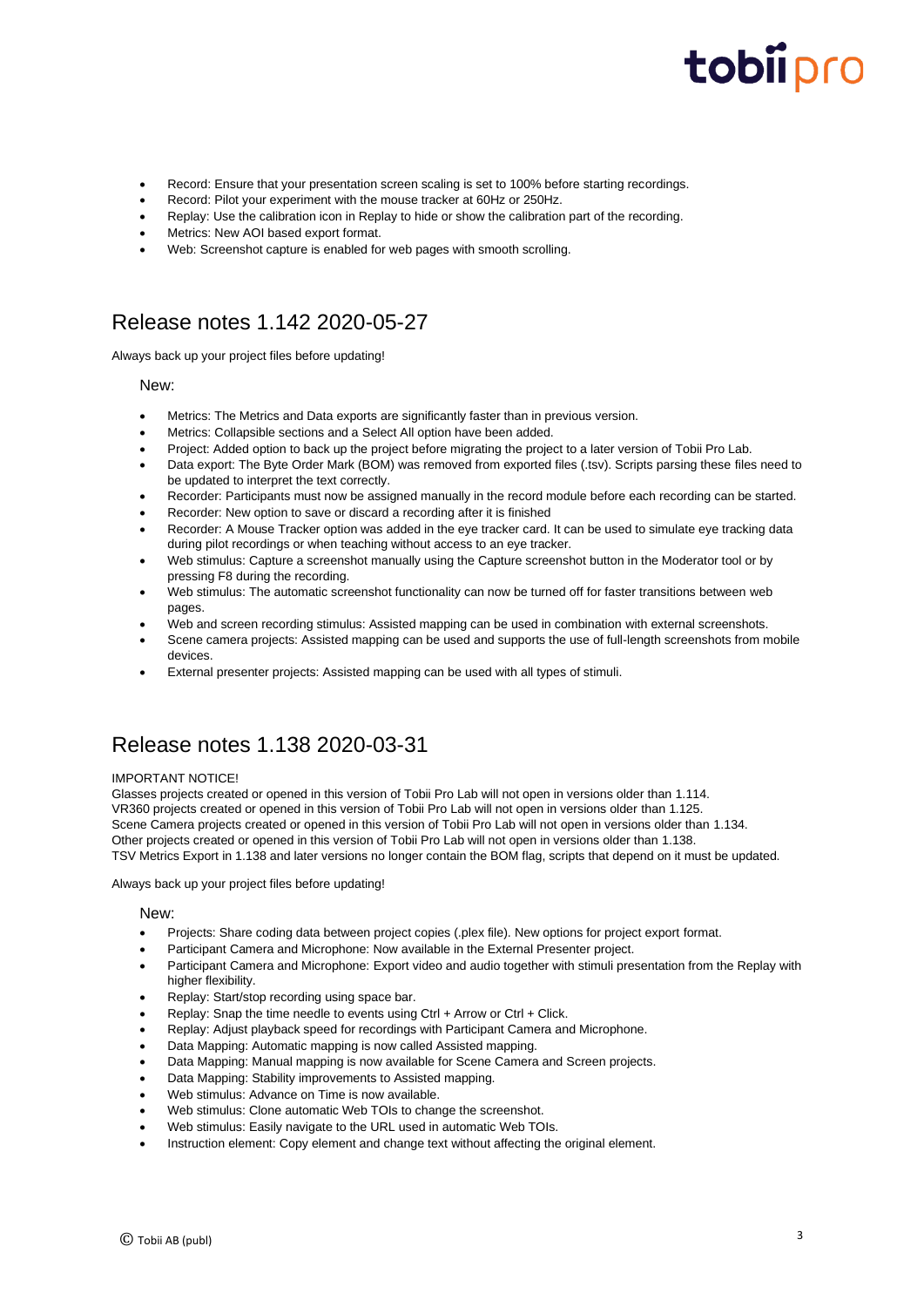• Fixation filter: Added option to merge "Unknown" events with surrounding saccades in order to deal with artifacts from head movements and post-saccadic oscillations.

Note: Tobii Pro Lab is designed for Windows 10 Pro and is not guaranteed to function on other Windows versions.

# Release notes 1.130 2019-12-04

#### IMPORTANT NOTICE!

Screen projects created or opened in this version of Tobii Pro Lab will not open in versions older than 1.127. Glasses projects created or opened in this version of Tobii Pro Lab will not open in versions older than 1.114. Scene Camera projects created or opened in this version of Tobii Pro Lab will not open in versions older than 1.123. Other projects created or opened in this version of Tobii Pro Lab will not open in versions older than 1.125.

Always back up your project files before updating!

New:

- Participant Camera and Microphone: Export video and audio together with stimuli presentation from the Replay.
- Projects: Share data collection across locations by exporting from the parent project. Recordings done in the exported project can be imported back into the parent project for analysis.
- Projects: Multiselect recordings and delete them with the delete key or the contextual menu.
- Instruction element: Add an instruction element to the timeline. Font, font size, text and background color can be modified.
- Web stimulus: Performance enhancements for doing analysis of large projects with many recordings and screenshots.
- Web stimulus: Aggregate your data on screenshots from any participant with custom web TOIs.
- Data Export: Updated Plof format. Scripts based on earlier Plof versions may need updating to continue working.

Note: The recommended operating system for Tobii Pro Lab is Windows 10 Pro. Version 1.116 and later will not run on Windows 8. If you are running Windows 8 you can upgrade to 8.1. As of the release in June 2019, we stopped testing and developing specifically for Windows 7. Although Tobii Pro Lab may still continue to work on this platform, it is likely that some functionality will eventually stop working as expected.

# Release notes 1.123 2019-08-28

IMPORTANT NOTICE! Glasses projects created or opened in this version of Tobii Pro Lab will not be possible to open in older versions than 1.114.Screen based projects using web stimulus will not be possible to open in older versions than 1.123.Other projects created or opened in this version of Tobii Pro Lab will not be possible to open in older versions than 1.123.

Always back up your project files before updating!

#### New:

- Participant Camera and Microphone: you can now record, replay and get the live feed during recording of wired Participant Camera and Microphone in Screen-based projects.
- Mouse Cursor: you can now see the Mouse Cursor in the Moderator tool when applicable in Screen based projects.
- Mouse Clicks: when applicable in Screen-based projects, the mouse clicks can be seen in live view.
- New metrics for target findability and recognizability: Time to First Click and Time from First Fixation toMouse Click.
- Web stimuli: new way of capturing screenshots which facilitates more types of web pages.
- Web stimuli: Fixed elements on the web page are displayed on the screenshot, where they were located whenviewed for the first time.
- Web navigation Time of interest: the first interval will start when the page starts to display, to make first impression studies more reliable.
- Added support for HTC Vive Pro Eye in VR 360 projects. (Read more at the Tobii Pro Connect (the Customer Portal) here's the link if needed: https://connect.tobiipro.com

Known limitations: Participant Camera and Microphone: in order to keep the sync between recording and camera feed the replay speed cannot be modified.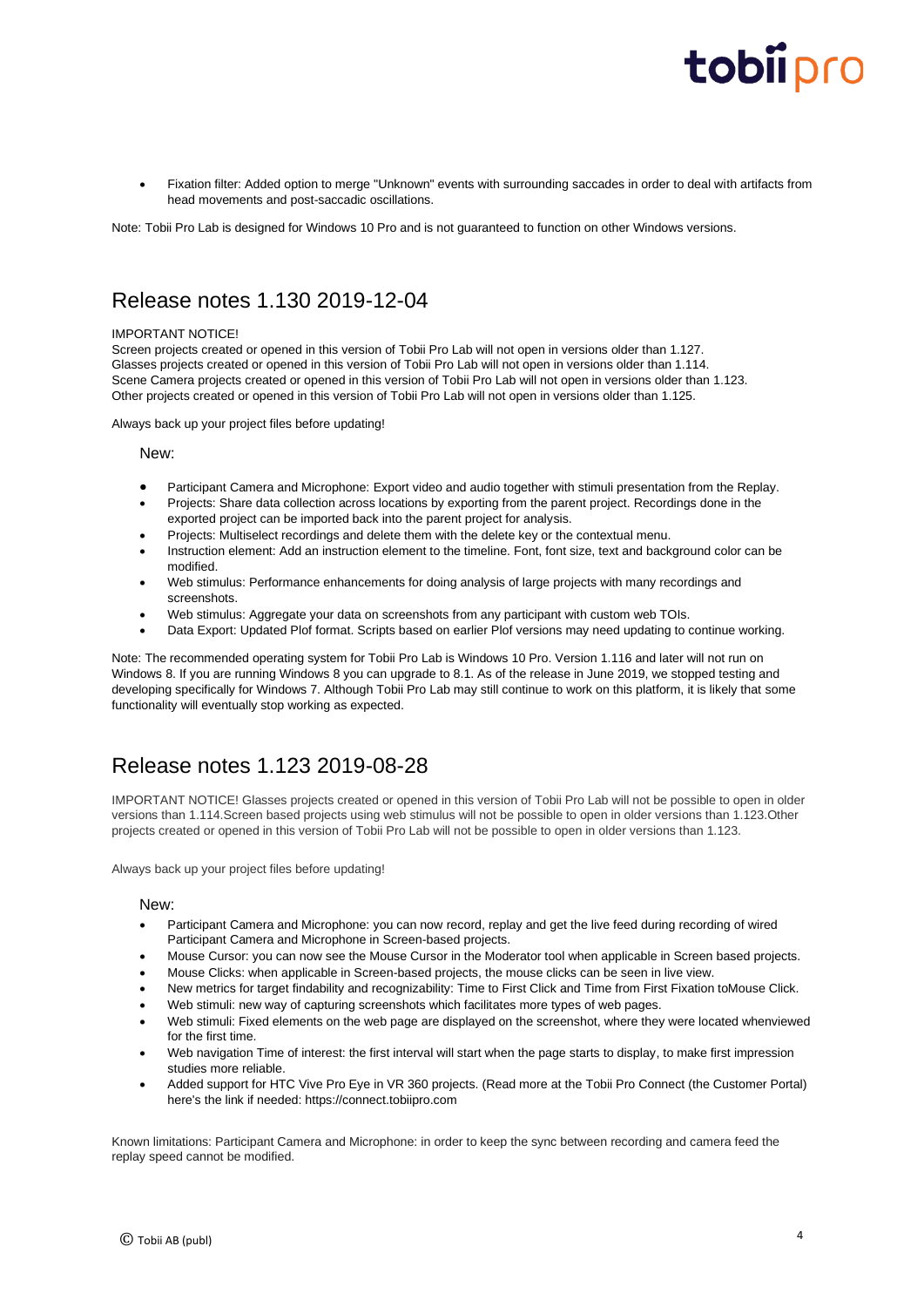Note: The recommended operating system for Tobii Pro Lab is Windows 10 Pro. Version 1.116 and later will not run on Windows 8. This release will run on Windows 8.1. From this release in June 2019, we will stop testing and developing specifically for Windows 7. Although Tobii Pro Lab may continue to work on this platform, it is only a matter of time until some functionality will stop working as expected.

# Release notes 1.118 2019-06-19

#### IMPORTANT NOTICE!

Glasses projects created or opened in this version of Tobii Pro Lab will not be possible to open in older versions than 1.111. Screen based projects using web stimulus will not be possible to open in older versions than 1.118. Other projects created or opened in this version of Tobii Pro Lab will not be possible to open in older versions than 1.108.

Always back up your project files before updating!

#### New:

- Web stimulus is now available for Screen based projects. Recordings are made using an inbuilt browser based on Chromium. Each individual web stimuli will launch the URL specified in the properties panel.
- Web navigation Times of Interest will allow you to aggregate data from all recordings for all URL changes.
- Screenshots are captured for each visited URL.
- Gaze on a fixed element will automatically be placed on the right place in the visualization and give correct data for metrics and export.
- AOI Click count metrics is added for all stimuli types.
- Manual mapping is now enabled for Screenbased projects for easy way of adding snapshots such as screenshots or a schematic picture of the web page and map gaze points as attention.
- Visual feedback to indicate clicks (blue circle) are shown in recordings with web stimulus or screen recording on the timeline.
	- Calibration and Validation process has been updated with Precision RMS value, for new recordings, as well as showing average data loss (%).

Note: The recommended operating system for Tobii Pro Lab is Windows 10 Pro. Version 1.116 and later will not run on Windows 8. This release will run on Windows 8.1. From this release in June 2019, we will stop testing and developing specifically for Windows 7. Although Tobii Pro Lab may still continue to work on this platform, it is only a matter of time until some functionality will stop working as expected.

# Release notes 1.116 2019-05-29

#### IMPORTANT NOTICE!

Glasses projects created or opened in this version of Tobii Pro Lab will not be possible to open in older versions than 1.116. Other projects created or opened in this version of Tobii Pro Lab will not be possible to open in older versions than 1.108. This version contains an update of the Microsoft .NET framework. This may result in a longer update process and might require a restart of your computer. Please make sure your work is saved.

Always backup your project files before updating!

New:

- Saccade metrics are now enabled in the Metrics Export. These allow you to analyze the amplitude, velocity and direction of saccades. Saccade metrics can either be general to the interval or specific.
- Example:
- When general, you will get the average peak velocity of the saccade.
- When specific, you will get the duration of the interval until the start of the saccade leading into an area of interest.
- To make it easier to validate the calibration results we have now added an automatic validation step to the existing calibration procedure. It starts seamlessly after calibration and will give you more predictive calibration results. It will be turned on by default and the calibration validation values will not be identical to the calibration values. To turn off the validation, click the Calibration element under the Design tab and switch off validation in the properties panel.
- Manual mapping performance in Glasses recordings has been improved, resulting in shorter delays between placing a fixation on the snapshot until Lab moves to the next fixation.
- For screen recordings, Tobii Pro Lab is now showing where the participant clicked during playback in Replay.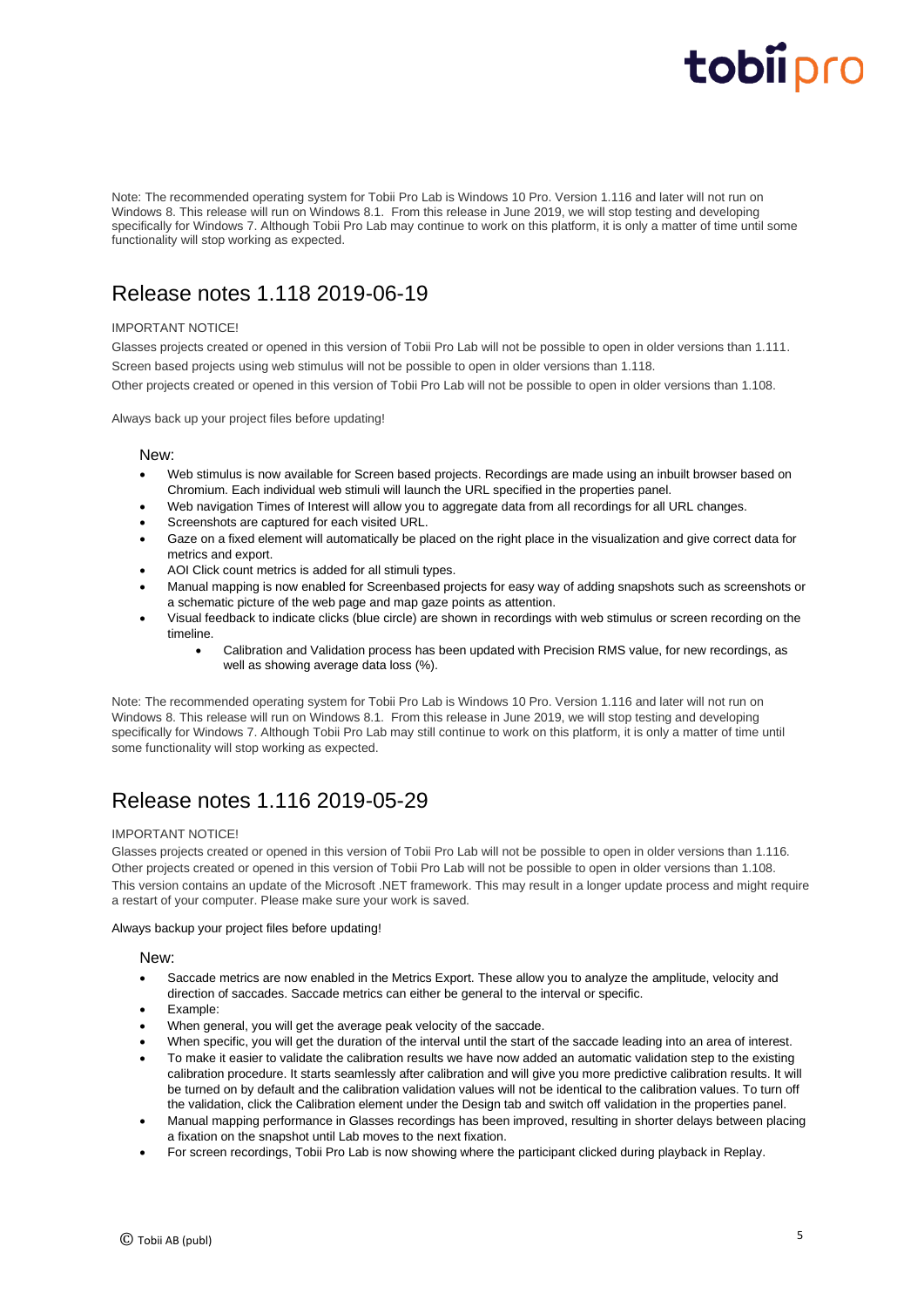Note: The recommended operating system for Tobii Pro Lab is Windows 10 Pro. Version 1.116 will not run on Windows 8. If you are running Windows 8 you should upgrade to Windows 8.1 or 10 Pro. From June 2019, we will stop testing and developing specifically for Windows 7. Although Tobii Pro Lab may continue to work on this platform, it is a matter of time until some functionality will stop working as expected.

# Release notes 1.111 2019-03-13

IMPORTANT NOTICE! Projects created or opened in this version of Tobii Pro Lab cannot be opened in older versions than 1.108. Always backup your project files before updating!

#### **New**

- With the new External Presenter project type you can have another software, in this version E-Prime, present the stimuli and record the gazedata with Tobii Pro Lab. The recordings can be processed in Pro Lab using the normal analysis tools.
- The data export can now be saved in the Tobii Pro Lab Output (.plof) format. This is a text-based format intended for other software. Its main features are being version-numbered, rich in meta-data, and no unnecessary repetition in the data to keep file sizes down.

## Release notes 1.110 2019-02-27

IMPORTANT NOTICE! Projects created or opened in this version of Tobii Pro Lab cannot be opened in older versions than 1.108. Always backup your project files before updating!

#### New

- You can now change the name of recordings in Project Overview, either by pressing F2 or right click and select Rename Recording in context menu.
- The Calibration target transitions have been updated. Transition between the calibration points are now faster and their speed is non-linear.
- Performance enhancements in Metrics Export reduce the processing time considerably. This will be most noticable in large projects.
- A button for skipping to the next stimulus is added to the moderator screen. You can still skip to the next stimulus with F10.
- A number of small UI updates have been made to improve the workflow when working with Group and Screen Recording elements.
- Fixed an issue when migrating projects from Pro Lab versions older than 1.89 to more recent versions.

# Release notes 1.108 2019-01-30

IMPORTANT NOTICE! Projects created or opened in this version of Tobii Pro Lab cannot be opened in older versions than 1.108. Always backup your project files before updating!

#### New

- In this version you can use repetition and randomization in your experiment by adding the new Group element. Add stimuli to a group and specify what action you want the group to have. Depending on selected action the number of repetitions or type of randomization can also be set. You can choose to show all elements inside a group or pick samples. By placing groups within other groups you can combine different actions to build a more complex experiment structure.
- Please keep in mind that when editing a copy of a stimulus the changes will be applied to the original as well. This is not a new behavior and it was introduced to speed up the workflow when using a stimulus in multiple places. Groups does not have this behavior and editing a copy does not affect the original.
- You can also create and assign variables to individual stimuli and groups. The variables will show up as columns in the Interval based metrics export. This is a great way of indicating what experimental condition a particular stimulus was part of.
- With the Screen Recording stimulus introduced in this version you can record what is shown on the presentation screen. To get the best experience a dual screen setup is recommended. Note that when you save frames as media to create Times of Interests, or create TOI with frame, you must add your AOIs on the media and not on the recording video.
- The calculation of eye movements included in Times of Interests has been changed. Previously short fragments of fixations (less than half a sampling interval) in the beginning or end of a Time of Interest interval were discarded. In Pro Lab 1.108 these fragments will be included. This could in rare cases affect data that relies on eve movements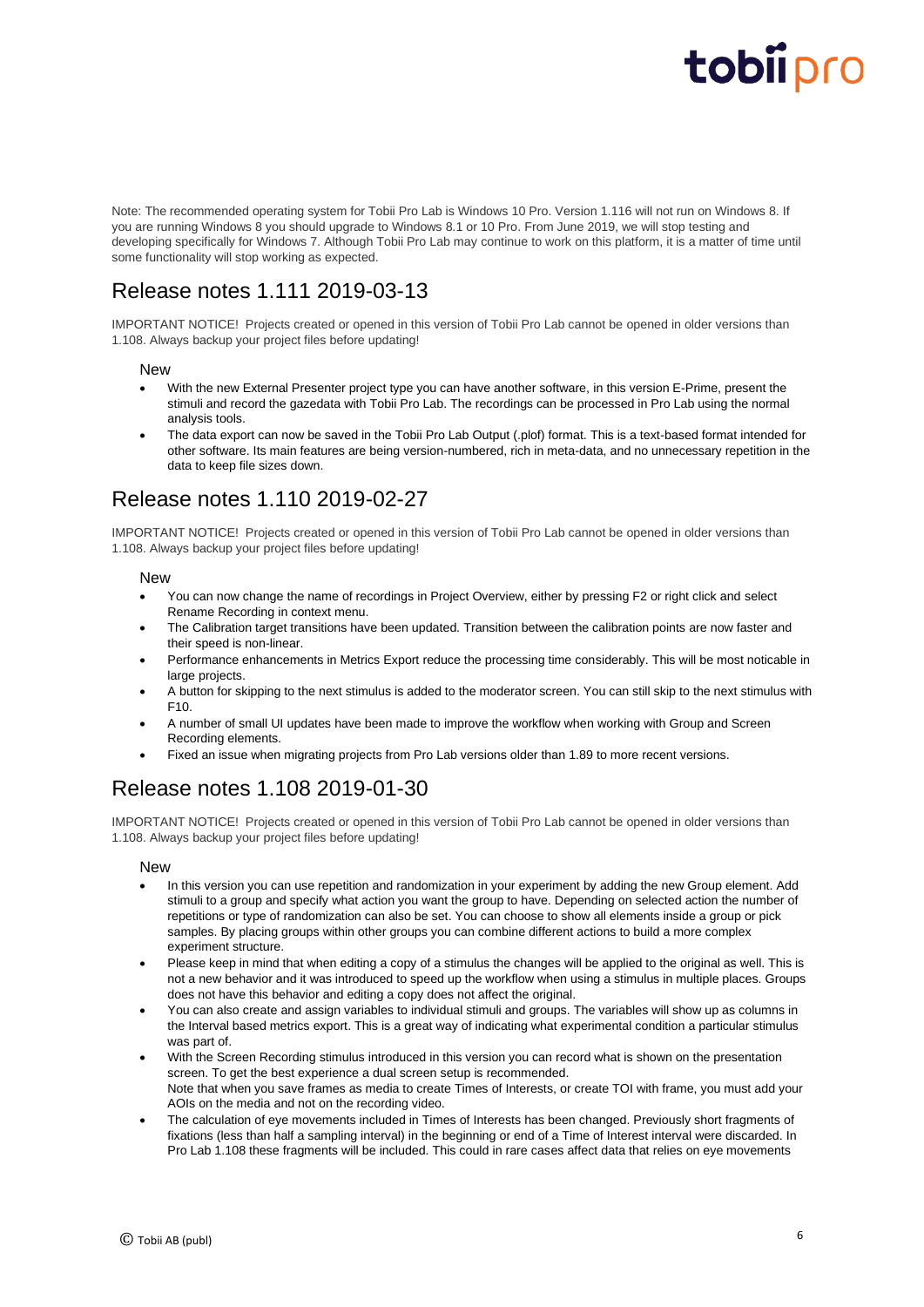filtered by a Time of Interest, such as fixation and AOI based metrics. Detailed information can be found in Appendix H in the user manual.

• For recordings with gaps eye movement calculation has been improved. Starting with Pro Lab 1.108 we take the sampling frequency into account when evaluating if a gap caused by missing sensor data should be bridged to create a single eye movement or split into smaller ones. This was done to avoid incorrect classification near the gaps. Gaps can occur in glasses recordings with pauses, glasses recordings longer than ~50 minutes or screen based recordings where eye tracker connectivity problems occurred.

# Release notes 1.102 2018-11-07

IMPORTANT NOTICE! Projects created or opened in this version of Tobii Pro Lab cannot be opened in older versions than 1.102

#### New

- Support for Tobii Pro Nano the smallest and lightest research-grade eye tracker from Tobii Pro. Supports Win 10 (recommended), Win 8, and Win 7.
- The user interface of the Data export tab has been redesigned to ease selection. The result: fewer boxes to check and a new expandable section that details your exported data. We have also added a setting for the precision of Recording time stamps (milliseconds/microseconds). The contents of the exported data remain unchanged, though some columns have new names.

## Release notes 1.98 2018-09-26

#### New

- You can now add offset to the start and stop events of a Custom Time of Interest. You use it to create a Time of Interest based on a time period before or after a single event. You can also focus on a specific time period between two events by adding offset to the start and stop events.
- Information about a Time of Interest interval is now displayed when you hover the mouse cursor over a Time of Interest interval in the recording visualization

## Release notes 1.95 2018-08-23

#### **New**

- You can now add multiple start and stop events to Custom Times of Interest. This makes it possible to include data from different events in the same Custom Time of Interest.
- With the new VR 360 project type, you can now record and analyze eye tracking data for 360-degree images and videos in VR. (Tobii Pro VR Integration headset required)

#### Release notes 1.92 2018-07-04

IMPORTANT NOTICE! Projects created or opened in this version of Tobii Pro Lab cannot be opened in older versions than 1.89

#### **New**

- Visualize Time of Interest interval coverage when replaying a recording. This makes it easier to see when a Time of Interest is active and what data will be included in the analysis.
- Fixed a bug in fixation filters that applied to the "Moving Average" noise reduction component. This bug affected analysis results when using a custom I-VT Fixation Filter with Moving Average noise reduction and was introduced in 1.86
- Updated layout of the Design module to make it easier to work with and switch between timelines. A Timeline selector is now visible in the tools panel on the right-hand side.

#### Privacy update:

We recognize that privacy is an important issue for our research customers and therefore we want to be transparent regarding what kind of information that is shared with us. The collected usage data is used to improve product features but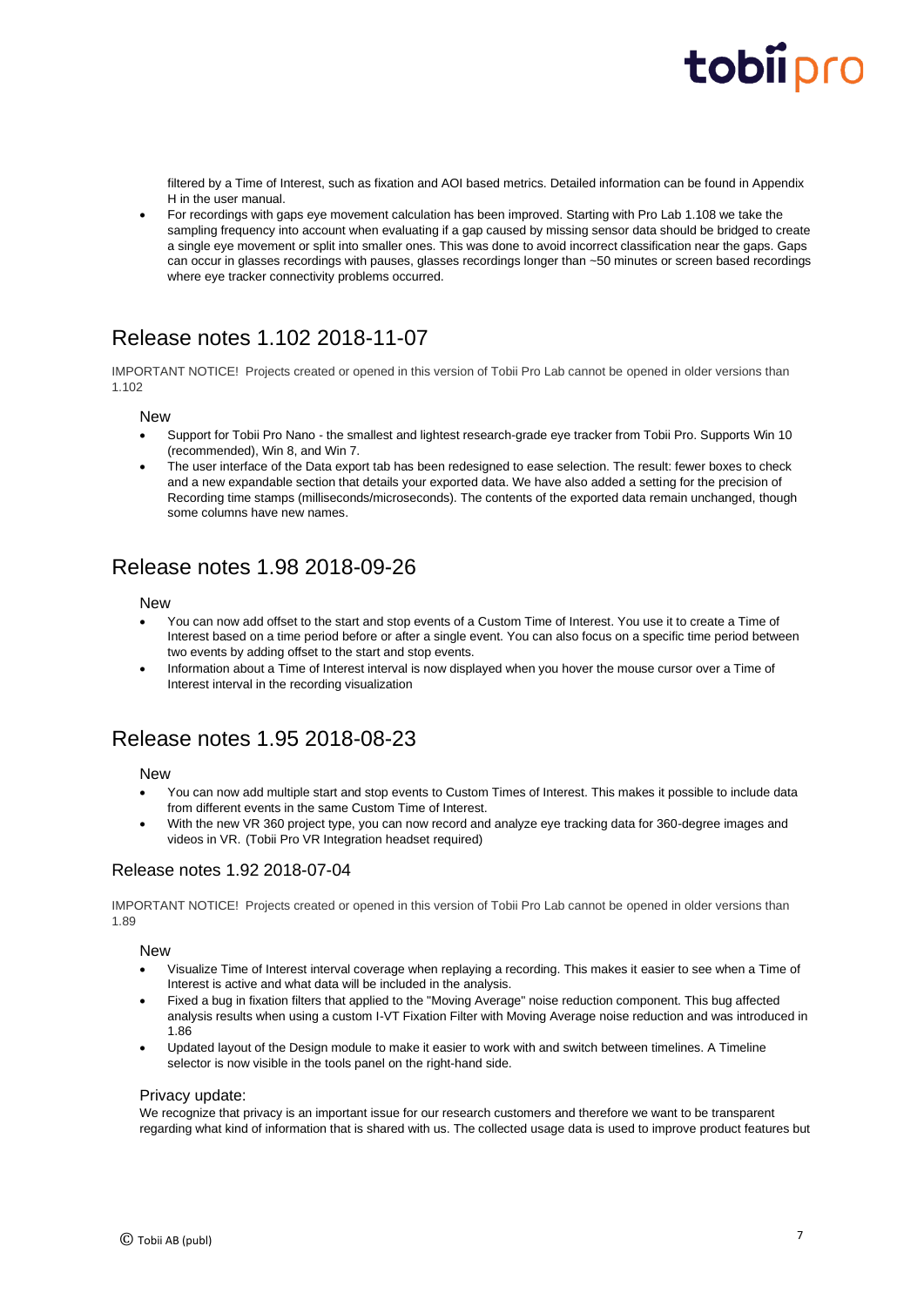the application does not store or collect any recording or project data. Please have a look at our Privacy Policy ( https://www.tobii.com/group/privacy-policy/ ) to learn more.

# Release notes 1.89 2018-05-23

IMPORTANT NOTICE! Projects created or opened in this version of Tobii Pro Lab cannot be opened in older versions than 1.89

#### New

- Panels for editing participant information and Participant variables are now available in the Project overview for all project types
- It is now possible to edit participant name and delete participants. If you delete a participant all recordings made with that participant will also be deleted.
- Added Glance metrics, Total duration, Average duration, Minimum duration and Maximum duration. Glance in Tobii Pro lab includes all data from the end of the last fixation outside the AOI to the end of the last fixation inside the AOI
- Reduced memory consumption when processing large volumes of eye tracking data

# Release notes 1.86 2018-04-11

IMPORTANT NOTICE! Projects created or opened in this version of Tobii Pro Lab cannot be opened in older versions than 1.86

#### New

- You can now export data in a UTF-8 encoded tab-separated (.tsv) file.
- Metrics by AOI are now exported for all TOI types.
- Participant variables are now shown in the metrics export.
- A new collection of metrics, interval-based metrics, is now available to better support quantitative researchers working with trials.
- Interval-based metrics are exported in a UTF-8 encoded tab-separated (.tsv) file fully compatible with R and SPSS.
- Reduced memory consumption and shorter loading times. Most noticeable in replay and Data and Metric export.

### Release notes 1.83 2018-03-07

#### **New**

- The User Manual and the Learn and Support sections of the Tobii Pro website can now be accessed from the Help and Learn section in the main menu or from the top menu.
- Now supports up to 45 minutes recording length performed at 1200Hz.
- Added possibility to show the AOI Tag names on the AOIs. You can select to show or hide them.

## Release notes 1.79 2018-01-17

#### New

- Added possibility to add participant variables to your data. It can be used to filter the data when generating visualizations, calculating eye tracking metrics and compare the behaviour of different participant groups. Variable values are also included in the data export files for further statistical processing.
- Added possibility to choose Scene camera resolution for recordings. This will use less internal resources and can be useful on low end PCs. It will also reduce the file size on long recordings.
- IMPORTANT NOTICE! Glasses 2 projects created or opened in this version will not be possible to open in older versions than 1.70 of Tobii Pro Lab.

### Release notes 1.76 2017-11-22

#### **New**

• Added possibility to add tags to AOIs (both to static and to dynamic AOIs). It is now possible to aggregate data from AOIs across stimuli and recordings in Metrics and Data export. You can also create groups of related tags.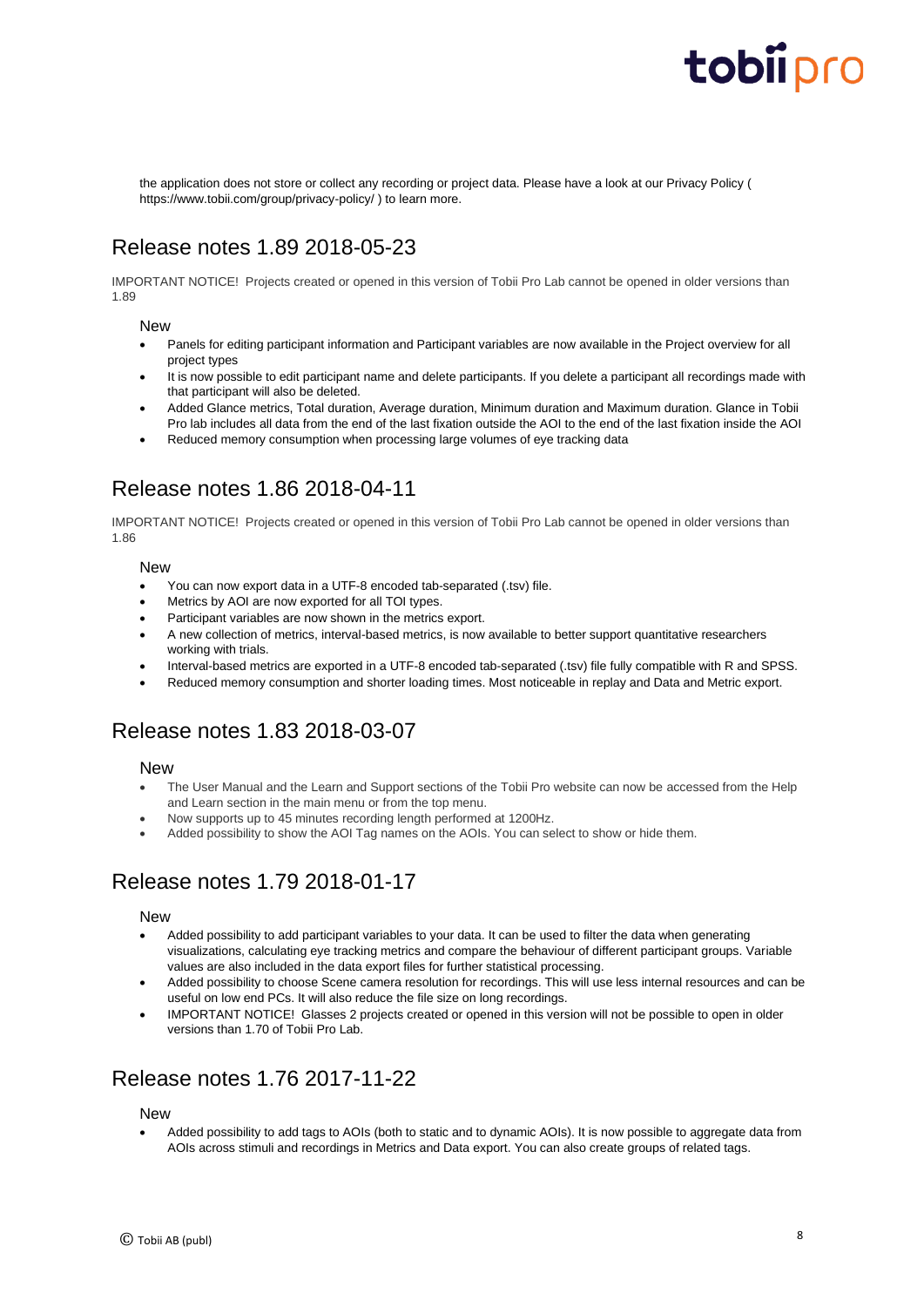- Added possibility to show stimuli in moderator tool for screen based projects. The live view is optional and by default off in order to save internal resources on low end PCs.
- Updated tool for creating new participants and selecting existing participants
- Selection panel added to Show/Hide panels in Project Overview.

# Release notes 1.73 2017-10-11

#### **New**

- Added possibility to show Gaze trail when replaying recordings. It is possible to adjust size (start and maximum) of fixation indicator as well as the duration they should be shown.
- Added "Tobii GSR filter" for GSR data in the Replay tab.
- Added detection and visualization of SCR (Skin Conductance Response) and ER-SCR (Event Related Skin Conductance Response) to the GSR data chart.
- Added GSR related Metrics; GSR average, ER-SCR amplitude and SCR count.
- Added SCR events in data export.
- Added possibility to Record sound in scene camera projects. Scene camera card in Record module now contain the option to "Use audio". This will make it possible to select any of the connected audio devices to include sound in the recording.

## Release notes 1.70 2017-08-30

IMPORTANT NOTICE! Glasses 2 projects created or opened in this version will not be possible to open in older version than 1.70 of Tobii Pro Lab

#### New

- Added possibility to view and export calibration results from Project overview page. Both as an image and actual values in Excel format
- Added support for dynamic AOIs for Scene camera and Glasses 2 experiments, allowing eye tracking Metrics to be calculated for videos
- Added possibility to use a frame from recording as background for TOI and AOI analysis of Screen-based projects
- Added metric for First Fixation Duration.
- Updated calculation of the Visit Duration metrics in combination with TOI. Duration now includes time from TOI start to start of first fixation, provided that the previous fixation was in the same AOI. Same principle applies for TOI end and following fixation. If the fixation prior to TOI start/end is not in the same AOI calculation is the same as before.
- Fixed an issue Eye tracker is not identified properly after reconnecting

## Release notes 1.67 2017-07-25

#### New

- Added support for visualising GSR raw data in the Replay tab
- Added possibility to create Scene Camera projects record, analyse and export metrics and data
- Added possibility to import own videos as calibration stimuli
- Added metric for Time to First Event

# Release notes 1.64 2017-06-08

#### New

- Added support for dynamic Stimuli in the AOI tool for screen based experiments, allowing eye tracking Metrics to be calculated for videos
- Added possibility to control the eye tracker calibration procedure from the moderator tool
- Added a filmstrip preview in the timeline in Replay to allow for quicker navigation to specific parts of the Recording
- Increased visibility of scroll bars in the whole application
- Improved performance of opening the Replay, Data Export and Metrics tabs in Projects with many Snapshots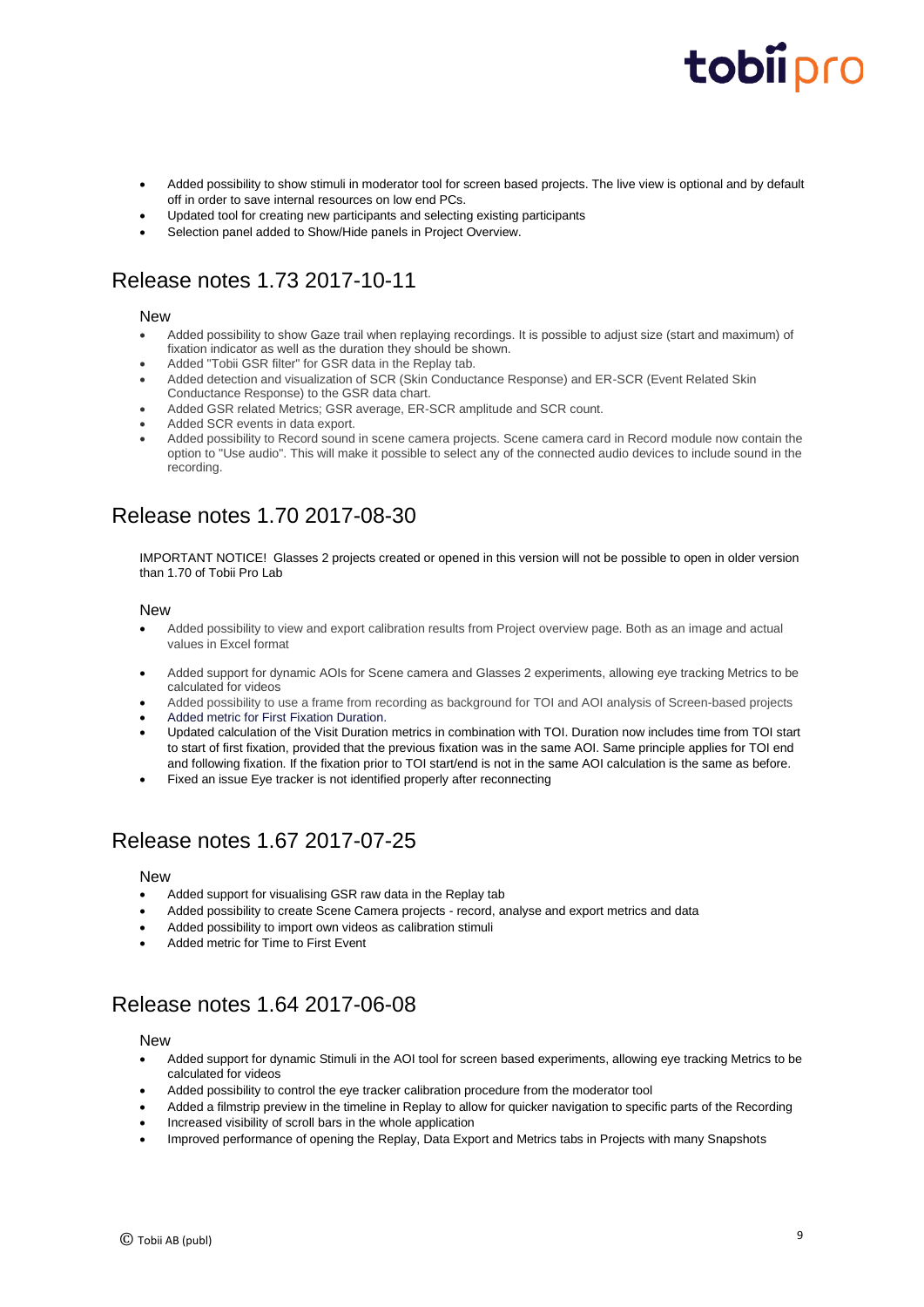- Fixed an issue where if coding data was imported twice from the same Project. Snapshot mapped data would not be imported
- Fixed an issue where Images that had rotation meta data in them were not rotated in the Snapshot mapping view in Replay
- Fixed an issue where Images that had rotation meta data in them could get incorrect AOI hit detection

# Release notes 1.61 2017-04-26

#### **New**

- Added support for recording Shimmer GSR+ data for screen based Projects
- Added more detailed eye tracker calibration results, including estimated accuracy and precision
- Improved handling of eye trackers that were rebooted or disconnected while Tobii Pro Lab was running
- It is now possible to set if an experiment should use eye tracking or not in the experiment design

## Release notes 1.58 2017-03-23

#### **New**

- Added Experiment design and Stimuli presentation for images and videos
- Added possibility to calibrate and record eye tracking data for Tobii Pro's whole range of eye trackers
- Added possibility to send TTL Events through the parallel port with millisecond precision on Stimulus onset
- Added possibility to record TTL Events sent to the Tobii Pro TX300 or Spectrum eye trackers
- Added a moderator tool that allows you to monitor the experiment during recording
- The video quality of the video export has been somewhat improved
- Fixed an issue that could cause crashes in the Visualizations tab
- Fixed a problem that would cause the Visualizations and Data Export tabs to be very slow in Projects with many Images
- Fixed a problem that would cause Replay to use a lot of RAM
- Fixed a crash that could occur when the computer had no sound device enabled
- Fixed an issue that prevented scrolling using a mouse wheel in the list of AOIs in the AOI tool

IMPORTANT: The way that relative duration heatmaps are calculated has been changed in this release. In previous versions, the heatmap for each Recording was calculated as relative to the Recording duration. It is now calculated as relative to the total fixation duration in that Recording within the given TOI. Please refer to the Tobii Pro Lab manual for more details.

# Release notes 1.55 2017-01-31

#### New

- Greatly improved performance of working with gaze data everywhere in the application
- Improved Project Overview with access to Custom Event Types and Snapshots
- Improved the styling of the Gaze Data charts in Replay in order to visualize the data more precisely
- Improved memory consumption for Data Export in Projects with a lot of Snapshots
- Recordings in Project Overview and Analyze menu are now sorted by date, with the latest Recording first
- Fixed a problem where the Recording and Interval selection in visualizations would be lost when switching tabs
- Fixed a problem where Real-World Mapping could hang on certain computers
- Stability improvements

# Release notes 1.49 2016-11-10

- Tobii Pro Glasses Analyzer is now an Edition in Tobii Pro Lab!
- The speed of Real-World Mapping has been improved by up to 50 % for quad core computers and up to 10 % on dual core computers
- Stability improvements

## Release notes 1.46 2016-09-27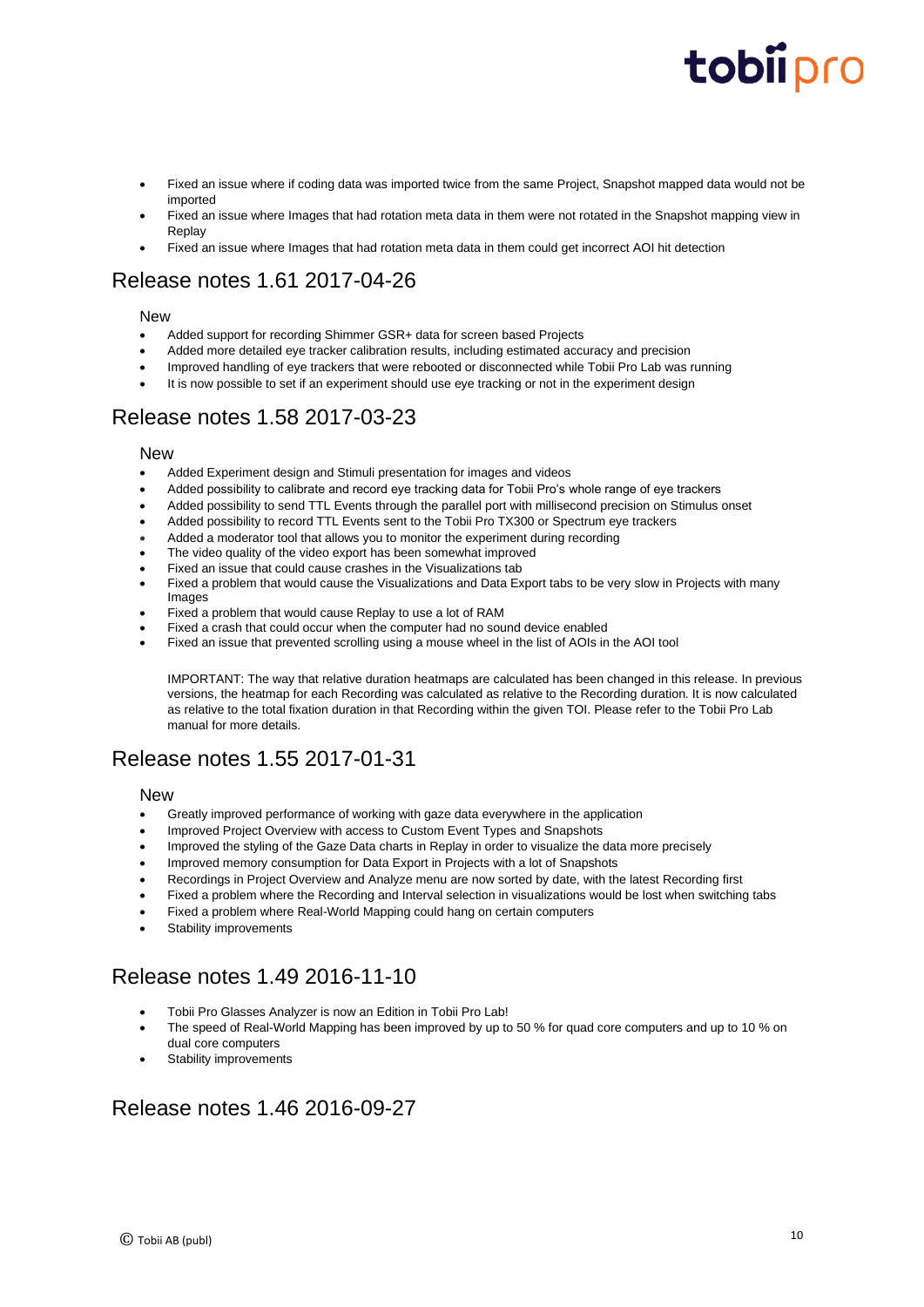IMPORTANT NOTICE: Projects opened in this version of the software are not possible to work with in older versions. Backup your data before updating!

- The possibility to select data for export has been expanded, and it is now also possible to select data based on Areas of Interest and Event Types in Metrics, and on Times of Interest and Areas of Interest in Data Export.
- Sync events Recorded with the Tobii Pro Glasses 2 will show up as Events in the Analyzer, and can be used for custom TOIs.
- Added millisecond precision to the Recording start time in Data Export.
- Added the possibility to add Events that do not have a keyboard shortcut.
- Usability and stability improvements.

## Release notes 1.44 2016-08-17

- IMPORTANT NOTICE: Projects opened in this version of the software are not possible to work with in older versions. Backup your data before updating!
- To be able to export subsets of data, it is now possible to select data based on Recordings and Times of Interest in Metrics, and on Recordings in Data Export.
- Stability improvements.

# Release notes 1.41 2016-07-13

IMPORTANT NOTICE: Projects opened in this version of the software are not possible to work with in older versions. Backup your data before updating!

- Added Metrics for Events, to make it possible to analyze Event occurrences.
- Added Standard Deviation (N-1) and Variance to all Metrics.
- Improved usability by adding previews of Start and End point, as well as Snapshot, in the Time of Interest lists.
- Improved usability by making it possible to edit Custom Times of Interest in the Visualization tab.
- Added new columns in data export; Date of export, Recording resolution, Recording Fixation filter and Gaze event duration.
- Real World Mapping algorithm improvements.
- Stability and performance improvements.

# Release notes 1.36 2016-05-02

- Real World Mapping algorithm and stability improvements
- General stability improvements

## Release notes 1.34 2016-04-13

IMPORTANT NOTICE: Projects opened in this version of the software are not possible to work with in older versions. Backup your data

- before updating!
- Made it possible to segment data by creating custom Times of Interest.
- To be able to find interesting parts of Recordings, it is now possibility to view logged Live Events created in Tobii Pro Glasses Controller.
- Improved usability by introducing a new quick access menu.
- Made it possible to resume Real-World Mapping by storing all queued automatic mapping tasks when closing the program.
- To be able to work more efficiently with large projects, performance improvements have been done.
- Stability improvements.

### Release notes 1.29 2016-01-27

- Added support for recordings done with Tobii Pro Glasses 2 sampling in 100Hz.
- Added the possibility to play videos from 1/16x to 4x real-time speed in Replay.
- Added the possibility to filter events in Events list.
- Bug fixes.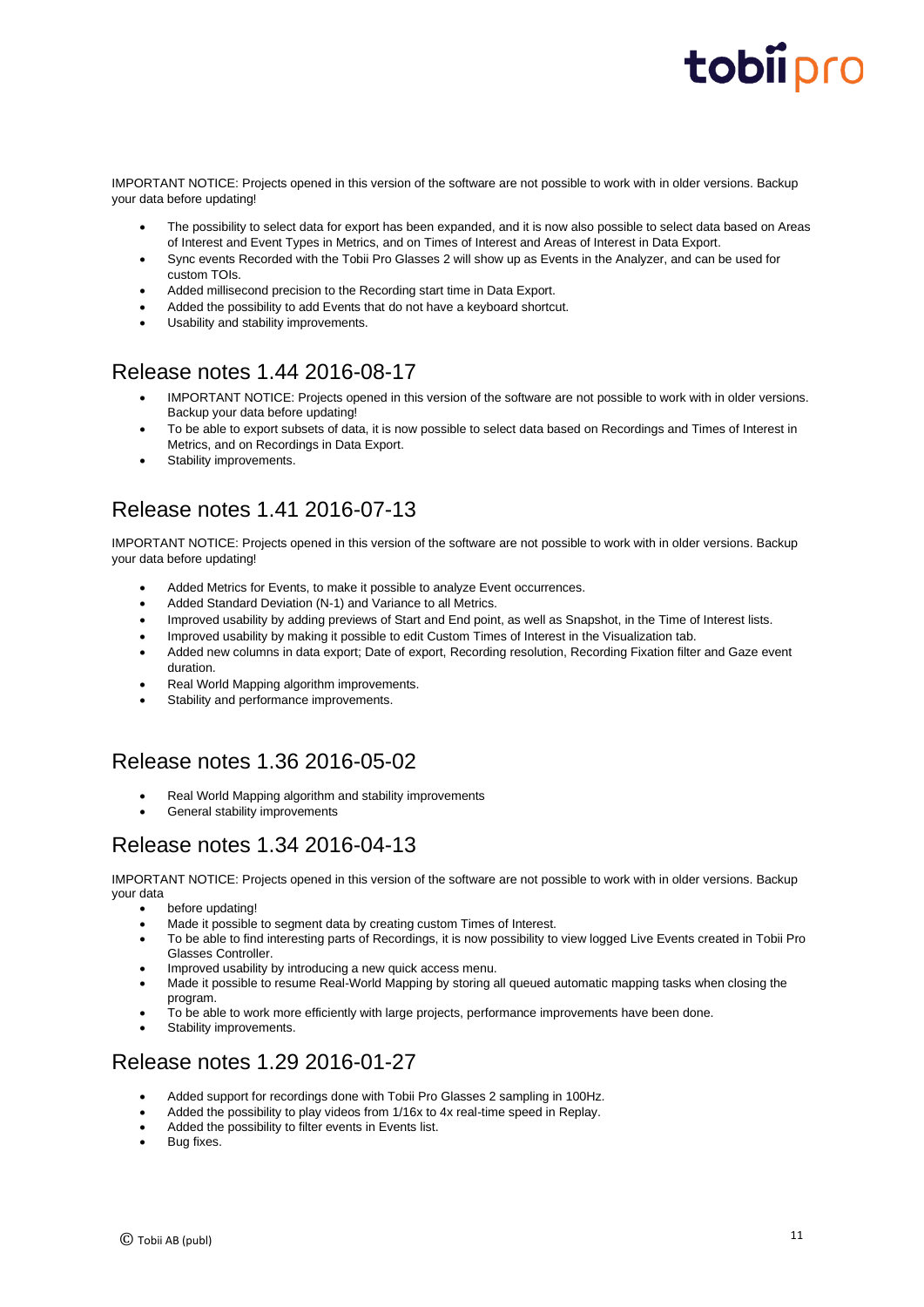## Release notes 1.27 2015-12-22

- Improved Real-World Mapping feature.
- **Bug fixes**

## Release notes 1.25 2015-11-19

- Introducing the Real-World Mapping feature, which enables automatic gaze mapping.
- Added the possibility to zoom and pan in Replay.
- Zoom on timeline in Analyzer more easily by using a zoom-slider.
- Gaze position in 3D coordinates is now available in data export in Analyzer.
- Time format in Metrics (NOT in data export) is changed from hh.mm.ssss to seconds (ss.ss).

### Release notes 1.22 2015-10-07

- Added the possibility to turn off individual data series in the gaze data charts.
- Down sampled data now has a different look in the gaze data charts.
- Added horizontal ruler when hovering gaze data charts.
- Improved styling of data visualizations in Replay.
- Added loading indicators when opening a Project or a Replay tab.
- Added the possibility to delete a segment of manually mapped points.
- Stability improvements.

## Release notes 1.18 2015-08-12

IMPORTANT NOTICE: This release includes significant changes to how the Tobii I-VT fixation filter works on Snapshots. Please read the details at the end of the release notes carefully before starting to use this version!

- Tobii Pro Glasses Analyzer now fully supports Windows 10.
- The way Tobii I-VT (Fixation) calculates velocity on Snapshots has been changed.
- The old Tobii I-VT (Fixation) and Tobii I-VT filter presets have been renamed Tobii I-VT (Fixation) (old) and Tobii I-VT (old) and are only available in Projects created in version 1.16 or earlier.
- Added the "Tobii I-VT (Attention)" preset to available Fixation Filters. This preset has the Velocity Threshold set to 100 deg/s and will thus classify most VOR and Smooth Pursuit movements as Fixations. This preset may be used to reduce the time spent mapping gaze to
- Snapshots in studies where Fixation Metrics such as Count or Duration are not important.
- Added the possibility to create your own fixation filter settings based on the Tobii I-VT filter and apply them everywhere in the software.
- Added the possibility to create Raw filters with Median or Average Smoothing turned on.
- Added new visualization of eye movement types on the Timeline in Replay.
- Added new Snapshot coverage summary on the Timeline in Replay.
- Added the possibility to delete Snapshots.
- Added the possibility to rename Snapshots.
- Added separate Metrics to Metrics Export where zeros are included in the calculation of averages.
- Stability improvements.

### Release notes 1.16 2015-06-30

- Added Gyroscope and Accelerometer columns to Data Export
- Greatly improved performance for Snapshot mapping, especially in long Recordings
- Added notification when initiating a Video Export
- Improved usability of zoom range in Replay
- Made Timeline selection more obvious in UI
- Fixed a problem where the Replay speed and volume would reset when navigating away from the tab
- Renamed the "Tobii I-VT" preset to "Tobii I-VT (Fixation)" to make it more clear that it only classifies fixations.
- Turned on 3 point Median smoothing of the data in the "Tobii I-VT (Fixation)" preset.
- Usability improvements for Video Export
- Stability improvements

### Release notes 1.12 2015-05-20